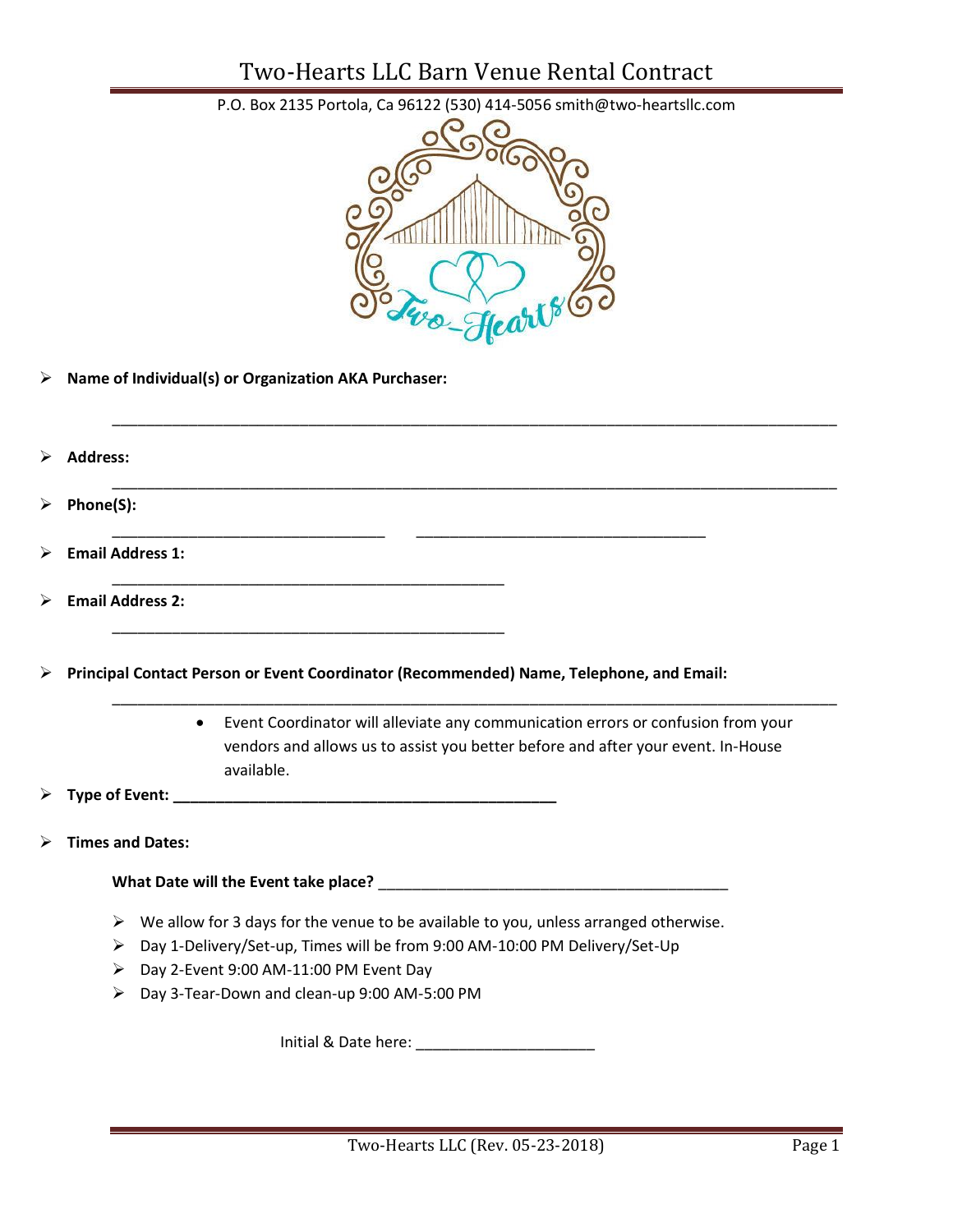# Two-Hearts LLC Barn Venue Rental Contract P.O. Box 2135 Portola, Ca 96122 (530) 414-5056 smith@two-heartsllc.com ➢ **Estimated Attendance: Guests: \_\_\_\_\_\_\_\_ Staff/Personnel: \_\_\_\_\_\_\_\_\_ Total: \_\_\_\_\_\_\_\_\_\_** ➢ **Will Alcoholic Beverage be consumed? Yes \_\_\_\_\_ No \_\_\_\_\_** • **If yes, Beer and Wine \_\_\_\_\_\_ Spirits \_\_\_\_\_\_ Both \_\_\_\_\_\_** ➢ **Food Served? Yes \_\_\_\_ No \_\_\_\_** • **If yes, Catered? Yes \_\_\_\_\_ No \_\_\_\_\_ Caterer name and number (provide when available) \_\_\_\_\_\_\_\_\_\_\_\_\_\_\_\_\_\_\_\_\_\_\_\_\_\_\_\_\_\_\_\_\_\_\_\_\_\_\_\_\_\_\_\_\_\_\_\_\_\_\_\_\_\_\_\_\_\_\_\_\_\_\_\_\_\_\_\_\_\_\_\_\_\_\_\_** • **Will it be prepared on site? Yes \_\_\_\_ No \_\_\_\_** ➢ **Live Music, DJ, MC, or Performers? Yes \_\_\_\_ No \_\_\_\_**

**Entertainment/Music Contractor name and number (provide when available)**

#### **Rates: (Effective May-23rd-2018)**

**\_\_\_\_\_\_\_\_\_\_\_\_\_\_\_\_\_\_\_\_\_\_\_\_\_\_\_\_\_\_\_\_\_\_\_\_\_\_\_\_\_\_\_\_\_\_\_\_\_\_\_\_\_\_\_\_\_\_\_\_\_\_\_\_\_\_\_\_\_\_\_\_\_\_\_\_\_**

We offer a **3-day weekend rate starting on a Friday or Saturday for \$5,500.00\*** with times allowed outlined in Times and Dates Section. Our rates and facility can accommodate approximately 200 people in the barn. No restriction on guests outside of barn.

If you choose to have a **mid-week event the rate will be \$5,000.00\* for any consecutive 3 days**.

\*These rates include the Barn Venue only, which consist of the main open-area, saloon bar, prep kitchen, loading bay, parking areas, and areas directly outside of barn on North, East and West sides.

\*Special package rates are available to include Tables, Chairs, Dishware, Linens and all of your other party-rental needs.

**A non-refundable rental deposit of 1/3 (33%) of the total rental fee is required to secure an event date, along with signed copies of this contract.**

**We also require a refundable security deposit of \$500.00.** The security deposit will be refunded within fifteen (15) business days from the last day of event, if premises are left in the same condition as rented and terms of contract are upheld. *Please leave all parts of the premises as found, as per Tear-Down and Clean-up checklist. Cleaning shall adhere to the Venue Owner's standards.*

Initial & Date here: \_\_\_\_\_\_\_\_\_\_\_\_\_\_\_\_\_\_\_\_\_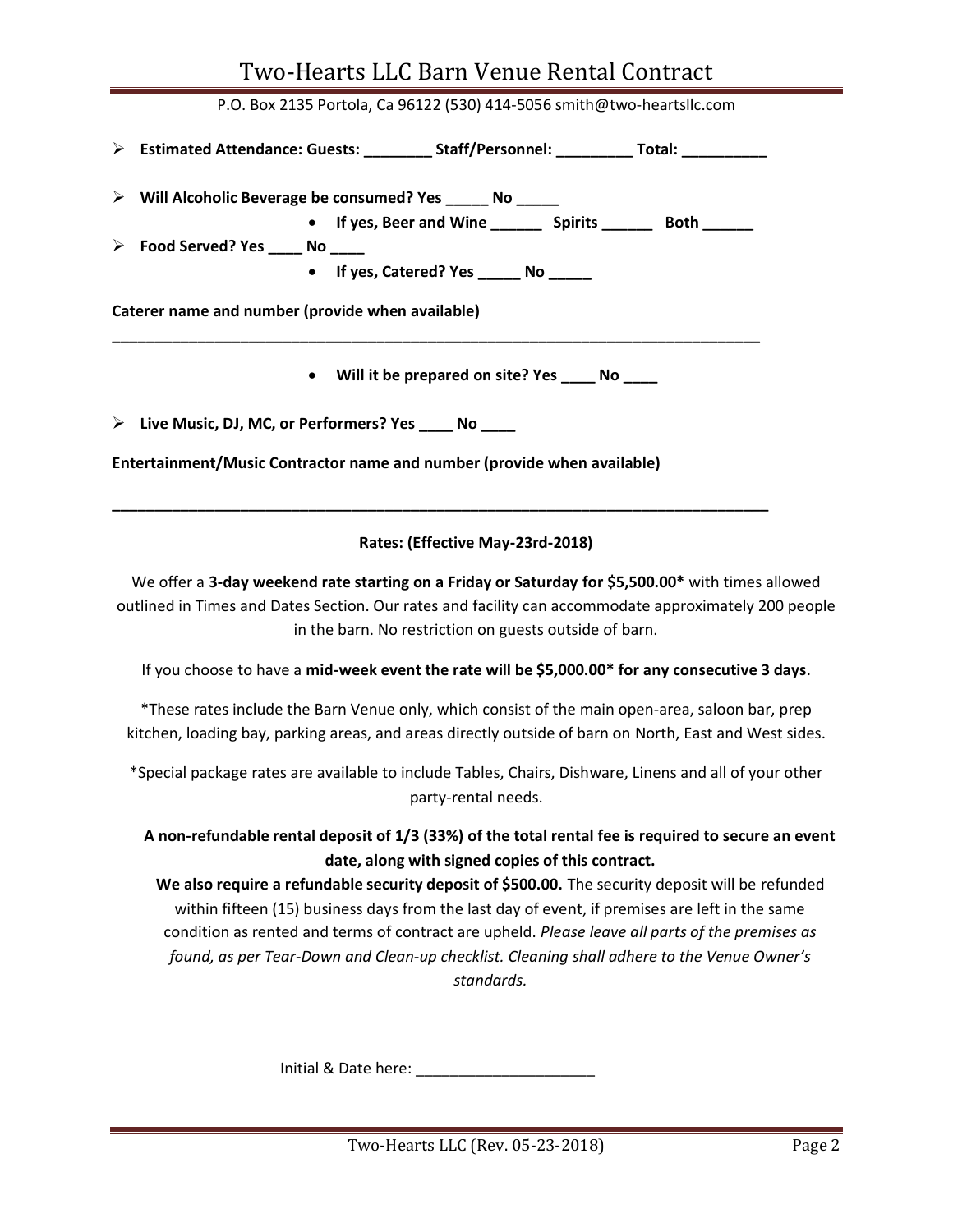## Two-Hearts LLC Barn Venue Rental Contract

#### P.O. Box 2135 Portola, Ca 96122 (530) 414-5056 smith@two-heartsllc.com

#### **Restriction and policies**

- 1. Due to our rural area status, and desire to keep the neighbors happy, amplified music must end no later than 10:00 PM. Vacate the premises in a timely fashion.
- 2. No pets allowed, unless they are taking part in your ceremony-or as allowed by law.
- 3. No nails or staples or fasteners to be used on any part of barn, unless previously cleared to do so with Two-Hearts Management.
- 4. No barn owned equipment to leave the property.
- 5. All delivered materials must be unloaded on the west side of the barn at our delivery dock.
- 6. No smoking anywhere other than designated smoking areas.
- 7. No open flames including, but not limited to, fireworks, sparklers, candles.
- 8. No confetti, rice, glass beads, or glitter. These items are harmful to the soil and or wildlife.
- 9. No violent or aggressive behavior. Any such behavior will cause immediate cancellation of event and an eviction of all event guests and personnel and will result in a forfeit of the Security Deposit.
- 10. Last call for alcohol, if served, can be no later than 30 minutes prior to event end time.
- 11. Overnight parking is permitted for guests that have arranged for alternate transportation after the event. Cars must be moved by 5:00 PM on Tear-Down/Clean-up day. Any vehicles remaining after this time are subject to towing and owners will be held responsible for all fees should tow occur.

### **Purchaser is responsible for the conduct and activities for all of their guests. A violation of any restrictions and policies above can result in forfeit of security deposit and immediate cancellation of event.**

#### L**iability Insurance**

We only accept WedSafe Insurance. A copy of WedSafe Liability Insurance must be received no later than sixty (60) days prior to your event date, along with your remaining balance of fees. We require that Two-Hearts LLC P.O. Box 2135 and Diamond "S" Ranch P.O. Box , be named as an additional insured on the policy.

We require a minimum of (\$2,000,000) two million dollars of coverage. If liquor/alcohol is being served "Host Liquor Included" option must be included in your coverage.

Initial & Date here: \_\_\_\_\_\_\_\_\_\_\_\_\_\_\_\_\_\_\_\_\_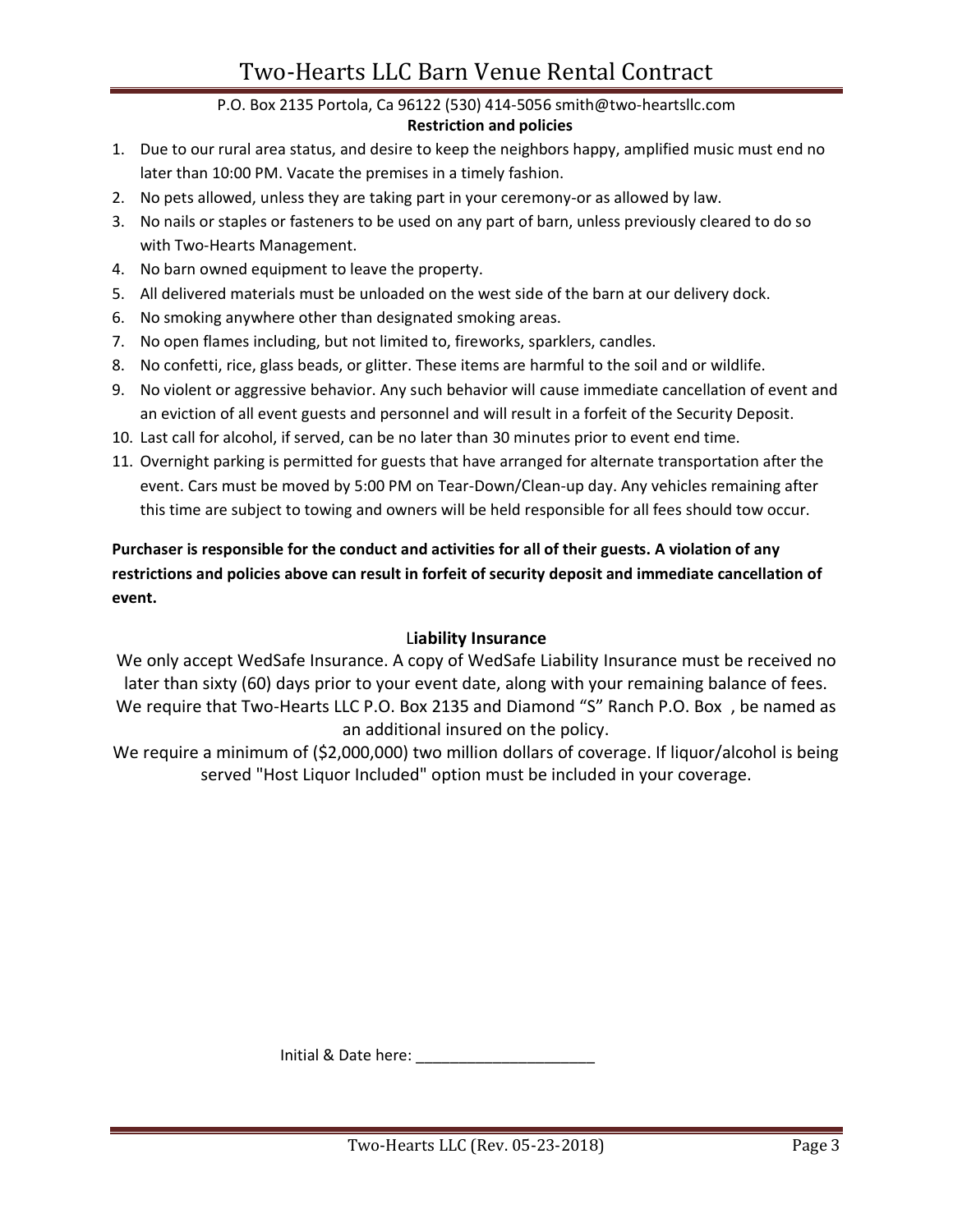### Two-Hearts LLC Barn Venue Rental Contract

P.O. Box 2135 Portola, Ca 96122 (530) 414-5056 smith@two-heartsllc.com

The purchaser, for him/her/self or the above organization plus all members thereof, if applicable, have read and fully understand and, further agree, to abide by the policies, restrictions, and procedures as stated in the rental contract.

The purchaser is fully aware that all fees on deposit, and rents collected, may be forfeited if there are any violations of terms of this agreement.

The Purchaser understands and agrees that they shall accept all risks for loss, damages, injury, liability, cost or expense that may occur during, or as a result of, the use or occupancy of the facilities.

The Purchaser further agrees that they will save, defend and hold harmless, Two-Hearts LLC and Diamond "S" Ranch Corporation and/or its members or agents from any of the aforementioned risks.

This Contract constitutes the sole, complete, and binding agreement between Two-Hearts LLC and the Purchaser.

The law of the State of California shall govern this agreement with venue residing in Plumas County. If any party breaches this agreement, the non-breaching party shall be entitled to reasonable Attorney's Fees, court costs, and costs of collection of any valid judgement.

I/We also swear that the above information provided is true and correct to the best of my/our knowledge:

| Signature of Purchaser and Title              |  |
|-----------------------------------------------|--|
|                                               |  |
| Print Purchaser's Name                        |  |
|                                               |  |
|                                               |  |
| Signature of Venue Owner/Manager (Two-Hearts) |  |
|                                               |  |
| Print Owner/Manager Name (Two-Hearts)         |  |